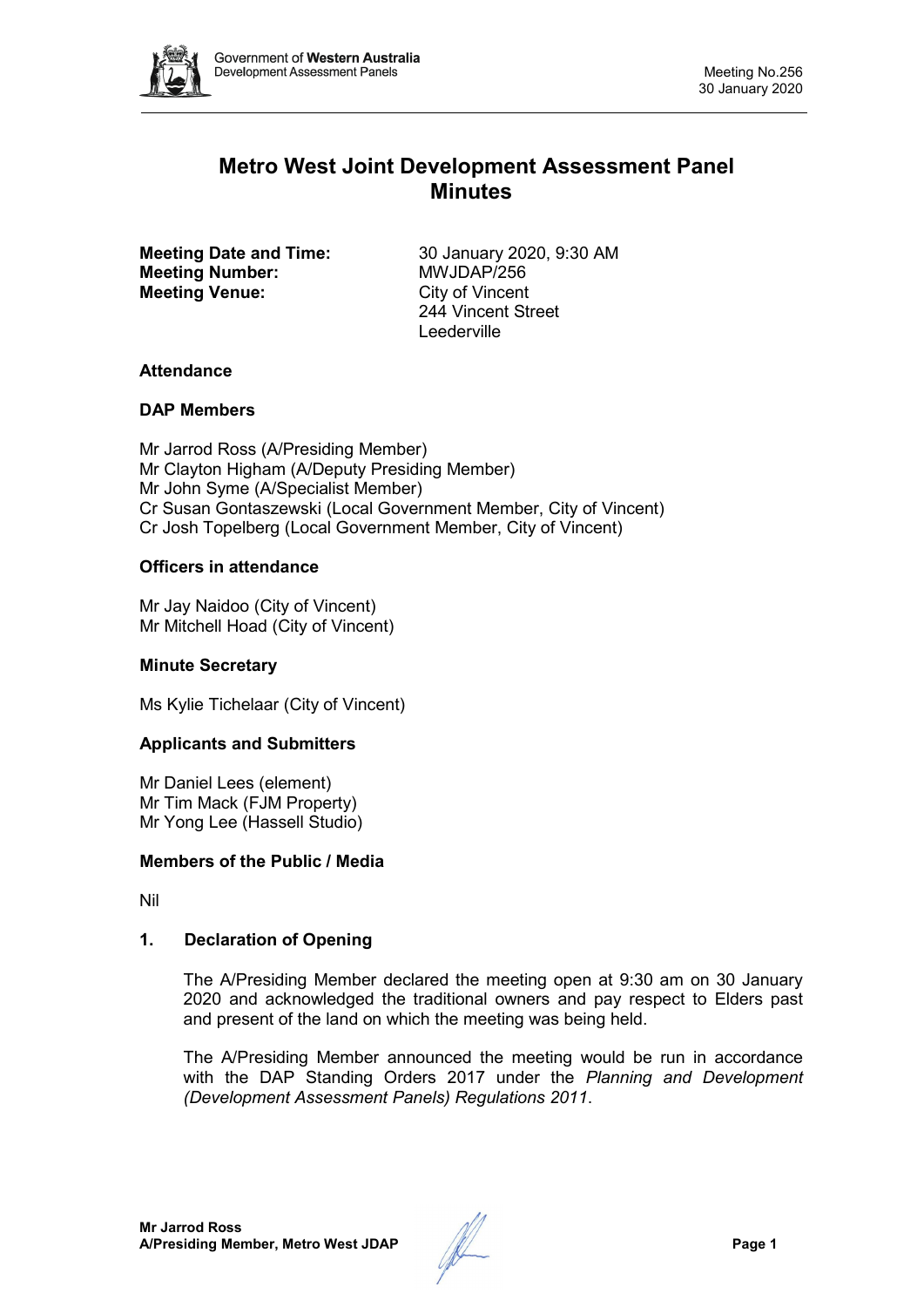

The A/Presiding Member advised that the meeting is being audio recorded in accordance with Section 5.16 of the DAP Standing Orders 2017 which states *'A person must not use any electronic, visual or audio recording device or instrument to record the proceedings of the DAP meeting unless the Presiding Member has given permission to do so.'* The Presiding Member granted permission for the minute taker to record proceedings for the purpose of the minutes only.

# **2. Apologies**

Ms Francesca Lefante (Presiding Member) Mr Jason Hick (Specialist Member)

### **3. Members on Leave of Absence**

Nil

#### **4. Noting of Minutes**

DAP members noted that signed minutes of previous meetings are available on the [DAP website.](https://www.dplh.wa.gov.au/about/development-assessment-panels/daps-agendas-and-minutes)

#### **5. Declaration of Due Consideration**

All members declared that they had duly considered the documents.

#### **6. Disclosure of Interests**

Nil

### **7. Deputations and Presentations**

- **7.1** Mr Tim Mack (FJM Property) addressed the DAP in support of the application at Item 9.1.
- **7.2** Mr Yong Lee (Hassell Studio) addressed the DAP in support of the application at Item 9.1.
- **7.3** Mr Dan Lees (element) addressed the DAP in support of the application at Item 9.1 and responded to questions from the panel.
- **7.4** Mr Jay Naidoo (City of Vincent) addressed the DAP in relation to the application at Item 9.1 and responded to questions from the panel.

### **8. Form 1 – Responsible Authority Reports – DAP Applications**

Nil

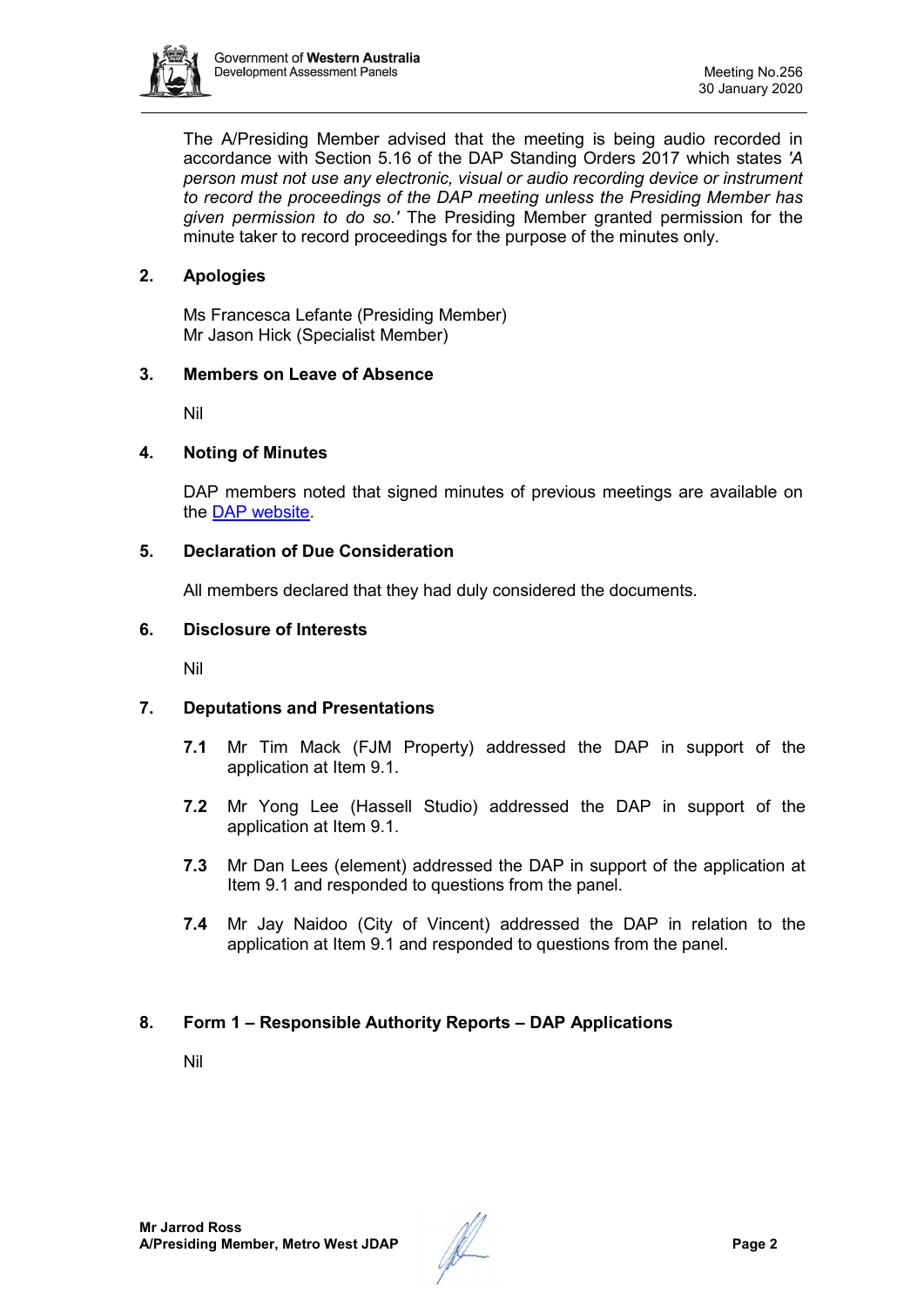

### **9. Form 2 – Responsible Authority Reports – Amending or cancelling DAP development approval**

| 9.1 | <b>Property Location:</b>              | No. 742 (Lot 30) Newcastle Street and No. 301<br>(Lot 8) Vincent Street, Leederville                                                      |
|-----|----------------------------------------|-------------------------------------------------------------------------------------------------------------------------------------------|
|     | <b>Development Description:</b>        | Seven Storey Commercial Development                                                                                                       |
|     | <b>Proposed Amendments:</b>            | Amendment to Development Approval to Extend                                                                                               |
|     |                                        | <b>Ground Floor Showroom</b>                                                                                                              |
|     | Applicant:                             | Element                                                                                                                                   |
|     | Owner:                                 | Fabray Pty Ltd, Bantoy Pty Ltd, Yalaba Pty Ltd,<br>Argyle Holdings Pty Ltd, Tegra Pty Ltd, Goldprize<br>Investments Pty Ltd, Michael Fini |
|     | Responsible Authority:<br>DAP File No: | City of Vincent<br>DAP/19/01581                                                                                                           |

# **REPORT RECOMMENDATION**

**Moved by:** Cr Joshua Topelberg **Seconded by:** Cr Susan Gontaszewski

That the Metro West JDAP resolves to:

- 1. **Accept** that the DAP Application reference DAP/19/01581 as detailed on the DAP Form 2 dated 1 November 2019 is appropriate for consideration in accordance with regulation 17 of the *Planning and Development (Development Assessment Panels) Regulations 2011*; and
- 2. **Approve** the DAP Application reference DAP/19/01581 as detailed on the DAP Form 2 dated 1 November 2019 and accompanying plans DA\_01 to DA\_07, DA\_07.1, and DA\_08 to DA\_12 dated 13 January 2020 in accordance with Clause 77 of Schedule 2 (Deemed Provisions) of the *Planning and Development (Local Planning Schemes) Regulations 2015* and the provisions of the City of Vincent Local Planning Scheme No. 2, for the proposed minor amendment to the approved Seven Storey Commercial Development at No. 742 Newcastle Street and No. 301 Vincent Street, Leederville, subject to the following:

### **Amended Conditions**

- 1. Amend Condition 5.1 to read as follows:
	- 5.1 A minimum of 161 car parking bays shall be provided on site.
- 2. Amend Condition 5.4 to read as follows:
	- 5.4 A minimum of 198 bicycle parking spaces shall be provided on site. Bicycle parking spaces shall be designed in accordance with AS2890.3 and installed in accordance with the approved plans, to the satisfaction of the City.
- 3. Amend Condition 5.5 to read as follows:
	- 5.5 Outside of the office operating hours of 8am to 5:30pm, 123 of the car parking bays shall be provided for public car parking.

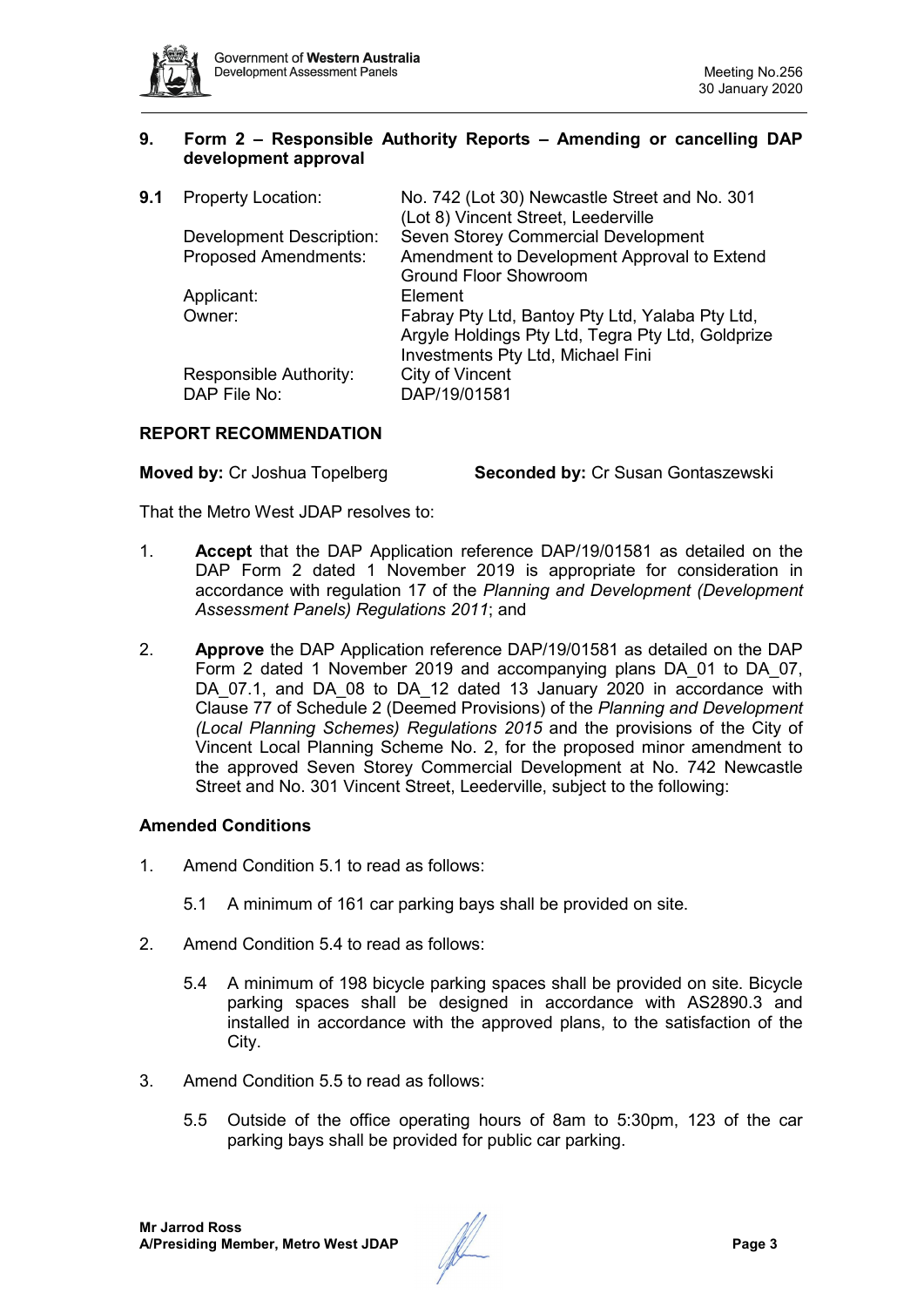

- 4. Amend Condition 8.1 to read as follows:
	- 8.1 A detailed landscape and reticulation plan for the development site and adjoining road verge. The plan is to be prepared generally in accordance with the Landscape DA Report dated 13 January 2020, and be to the satisfaction of the City. The plan shall be lodged with and approved by the City prior to commencement of the development.

The plan shall be drawn to a scale of 1:100 and show the following:

### *Details and Specifications*

- The location and type of existing and proposed trees and plants;
- Areas to be irrigated or reticulated;
- The appropriate selection of tree species (consistent with the City's Tree Selection Tool) to be located within the planting areas to maximise the provision of canopy coverage;

#### *Deep Soil Area Landscaping*

• A minimum of 2.0 percent deep soil area as defined by the City's Policy No. 7.1.1 – Built Form;

#### *On-Structure Landscaping*

- The inclusion of a minimum of 597.8 473.5 square metres of onstructure landscaping across the first, fifth and sixth floors, and the southern façade of the development, in accordance with the approved plans;
- The inclusion of street furniture and seating opportunities within the first floor landscaping area abutting Vincent Street;

#### *Verge Treatment*

- The provision of low level landscaping and planting within the Vincent Street verge. This landscaped area shall maintain a minimum footpath width of 2.0 metres for the extent of the frontage of the development site;
- The provision of three trees within the verge of Vincent Street adjoining the development shall be provided, including the replacement of two existing verge trees. The tree species shall be Broad Leaved Paperbark ('Melaleuca Quinquenervia'), with a minimum size of 100 litres;

#### *Other Landscaping*

- No landscaping around the western boundary unless public access rights exist to the satisfaction of the City; and
- No landscaping around the southern boundary and appropriate paving and/or treatment of the 1.5 metre wide public access easement to the satisfaction of the City to provide for pedestrian and vehicle movement along the right of way.

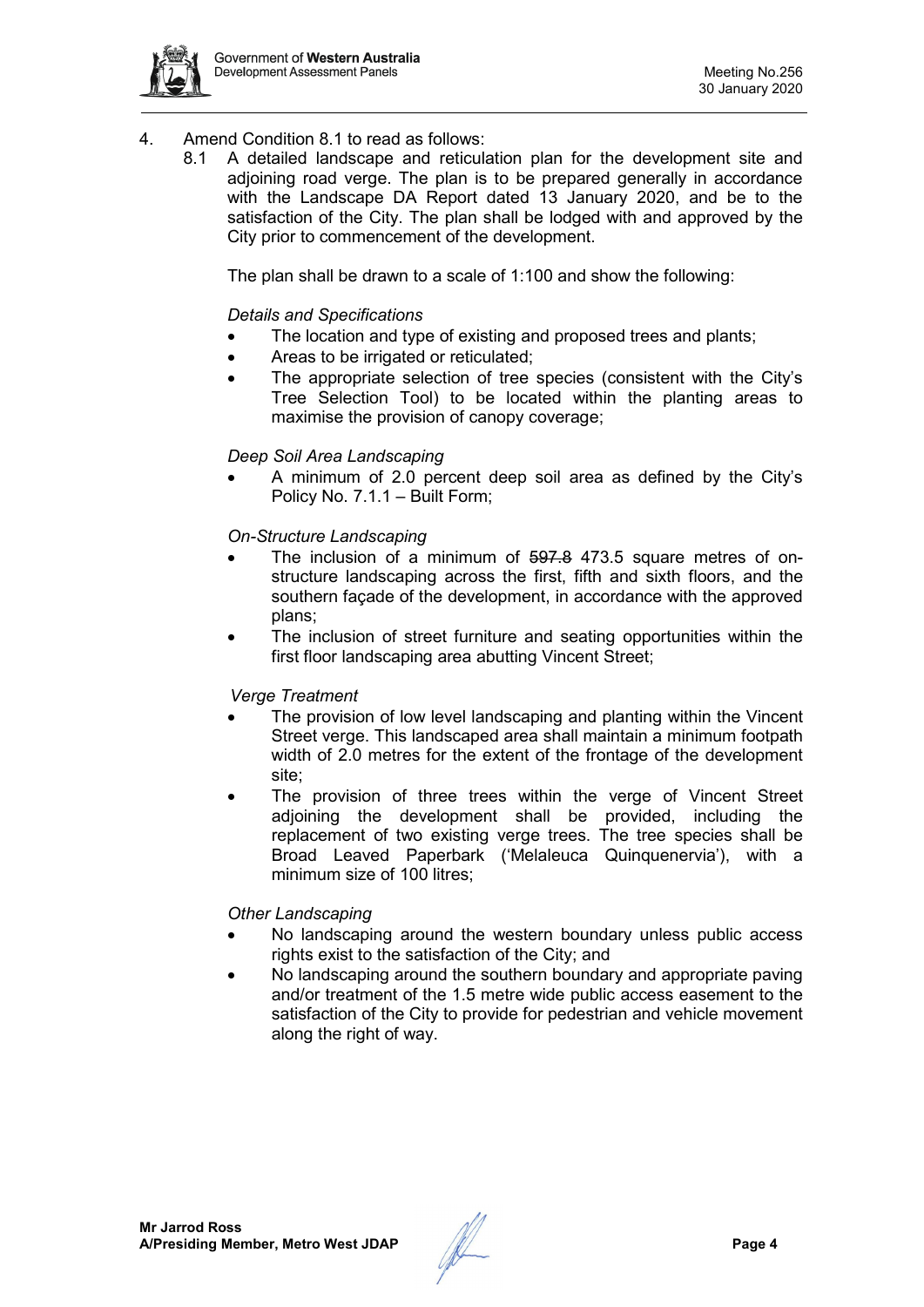

- 5. Amend Condition 8.3 to read as follows:
	- 8.3 With the exception of the removal and replacement of the two verge trees covered within this approval, no further verge trees shall be removed without the prior written approval of the City. Verge trees shall be retained and protected from damage including unauthorised pruning to the satisfaction of the City. Prior to any pruning of verge trees, an arborist report shall be prepared by the landowner and submitted to the City.

#### **Deleted Conditions**

1. Condition 9.3 is deleted.

#### **Advice Notes**

All other conditions and requirements detailed on the previous approval dated 19 August 2019 shall remain unless altered by this application.

#### **AMENDING MOTION 1**

**Moved by:** Cr Joshua Topelberg **Seconded by:** Mr Jarrod Ross

*The following amendments were made en bloc:* 

(i) Amend Condition 5.4 to read as follows:

*A minimum of 198 bicycle parking spaces shall be provided on site. Bicycle parking spaces shall be designed in accordance with AS2890.3 and installed in accordance with the approved plans, to the satisfaction of the City.*

#### **The Amending Motion was put and CARRIED UNANIMOUSLY.**

**REASON:** To reflect the location of bike racks shown on the development application plans.

(ii) Amend Condition 5.5 to read as follows:

*Outside of the office operating hours of 8am 6am to 5:30pm, 123 of the car parking bays shall be provided for public car parking.* 

**The Amending Motion was put and CARRIED UNANIMOUSLY.** 

**REASON:** To reflect the previously approved condition

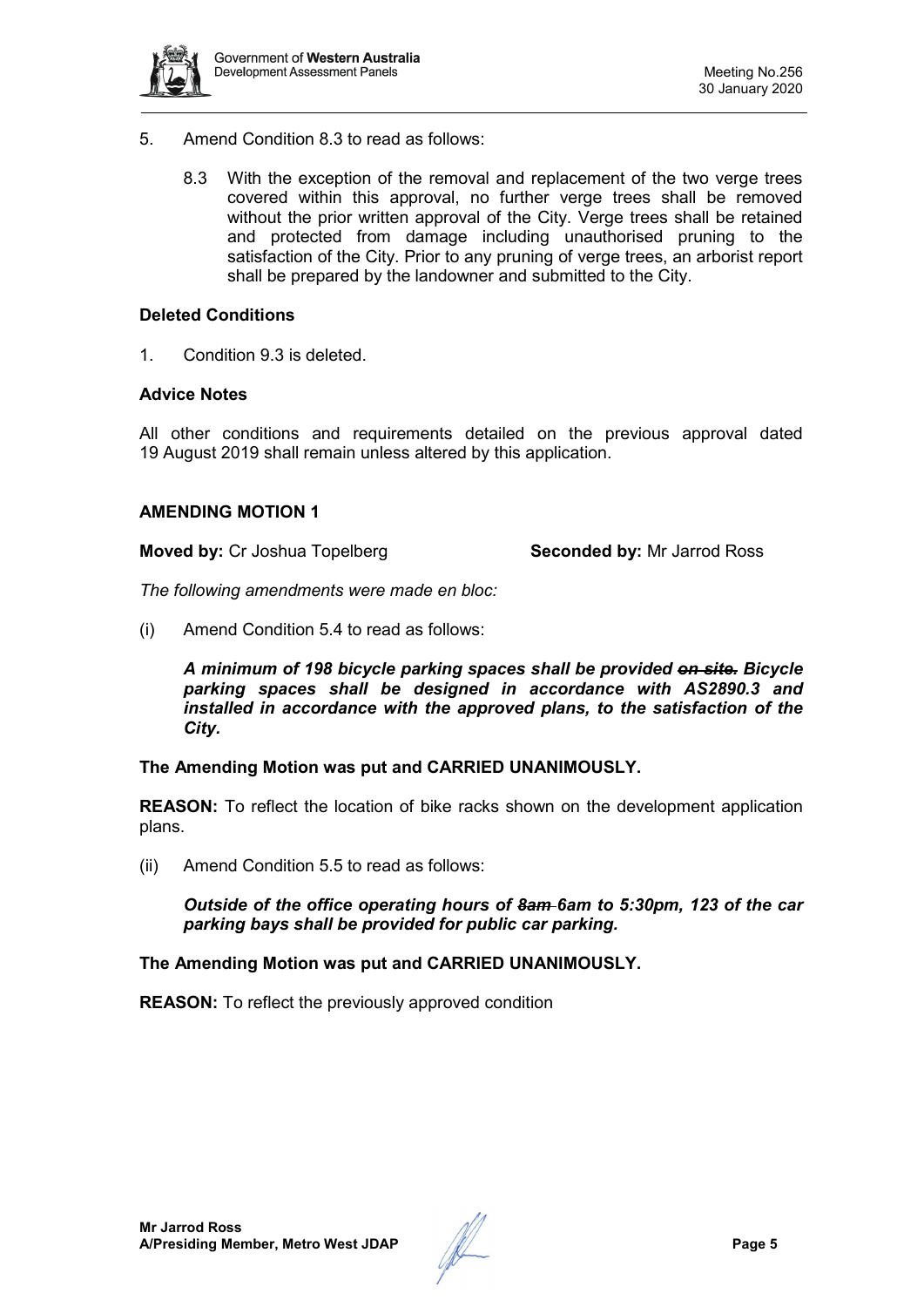

- (iii) Amend Condition 8.1 to read as follows:
	- 8.1 A detailed landscape and reticulation plan for the development site and adjoining road verge. The plan is to be prepared generally in accordance with the Landscape DA Report dated 13 January 2020 **with the exception of the first floor terrace with the requested change to the first floor landscaping** and be to the satisfaction of the City. The plan shall be lodged with and approved by the City prior to commencement of the development.

The plan shall be drawn to a scale of 1:100 and show the following:

#### *Details and Specifications*

- The location and type of existing and proposed trees and plants;
- Areas to be irrigated or reticulated;
- The appropriate selection of tree species (consistent with the City's Tree Selection Tool) to be located within the planting areas to maximise the provision of canopy coverage;

#### *Deep Soil Area Landscaping*

• A minimum of 2.0 percent deep soil area as defined by the City's Policy No. 7.1.1 – Built Form;

#### *On-Structure Landscaping*

- **The inclusion of a minimum of 597.8 473.5 square metres of onstructure landscaping across the first, fifth and sixth floors, and the southern façade of the development, in accordance with the approved plans;**
- The inclusion of street furniture and seating opportunities within the first floor landscaping area abutting Vincent Street;

#### *Verge Treatment*

- The provision of low level landscaping and planting within the Vincent Street verge. This landscaped area shall maintain a minimum footpath width of 2.0 metres for the extent of the frontage of the development site;
- The provision of three trees within the verge of Vincent Street adjoining the development shall be provided, including the replacement of two existing verge trees. The tree species shall be Broad Leaved Paperbark ('Melaleuca Quinquenervia'), with a minimum size of 100 litres;

#### *Other Landscaping*

- No landscaping around the western boundary unless public access rights exist to the satisfaction of the City; and
- No landscaping around the southern boundary and appropriate paving and/or treatment of the 1.5 metre wide public access easement to the satisfaction of the City to provide for pedestrian and vehicle movement along the right of way.

### **The Amending Motion was put and CARRIED UNANIMOUSLY.**

**REASON:** To reflect the revised plan put forward by the applicant

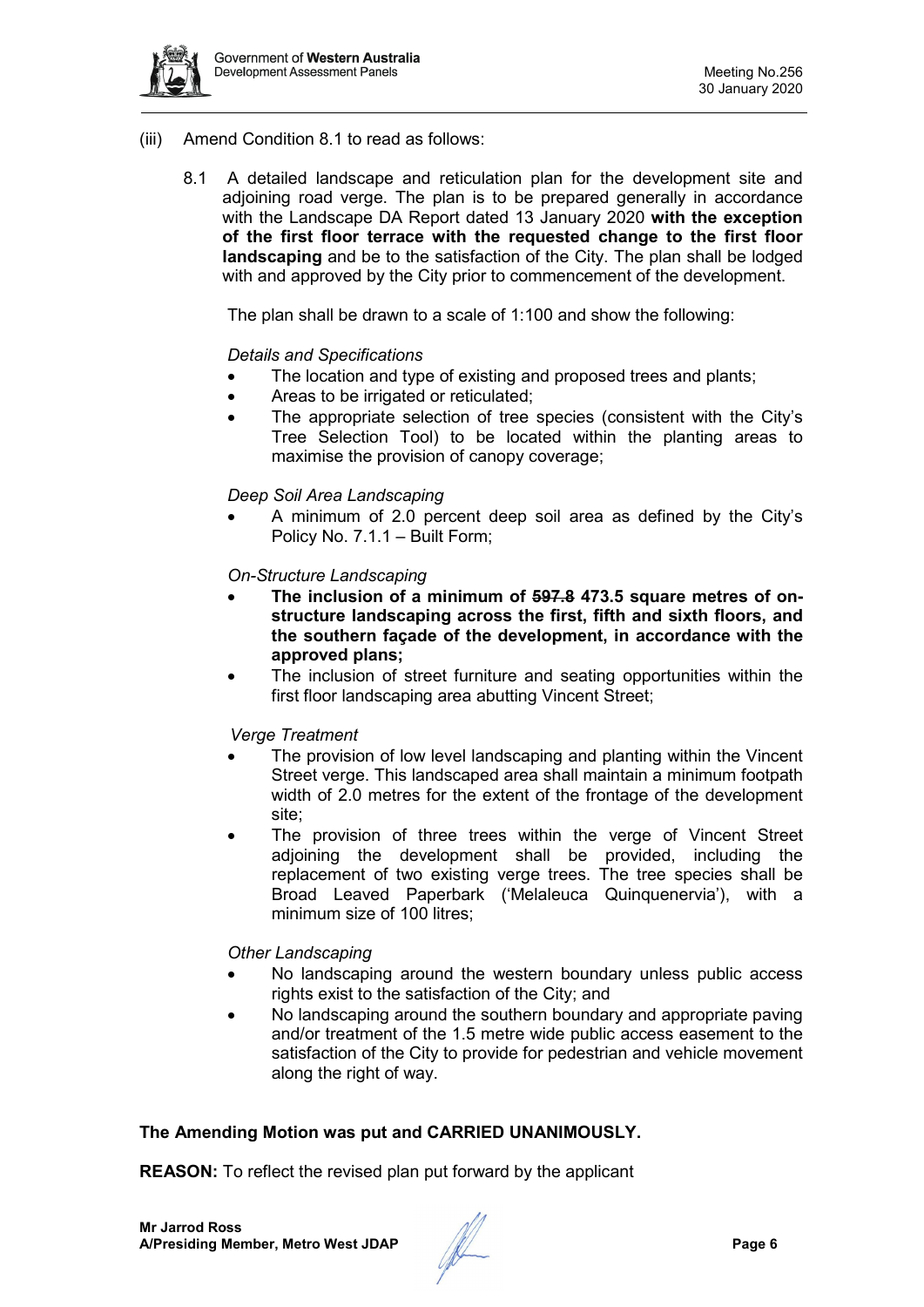

# **REPORT RECOMMENDATION (AS AMENDED)**

That the Metro West JDAP resolves to:

- 1. **Accept** that the DAP Application reference DAP/19/01581 as detailed on the DAP Form 2 dated 1 November 2019 is appropriate for consideration in accordance with regulation 17 of the *Planning and Development (Development Assessment Panels) Regulations 2011*; and
- 2. **Approve** the DAP Application reference DAP/19/01581 as detailed on the DAP Form 2 dated 1 November 2019 and accompanying plans DA\_01 to DA\_07, DA 07.1, and DA 08 to DA 12 dated 13 January 2020 in accordance with Clause 77 of Schedule 2 (Deemed Provisions) of the *Planning and Development (Local Planning Schemes) Regulations 2015* and the provisions of the City of Vincent Local Planning Scheme No. 2, for the proposed minor amendment to the approved Seven Storey Commercial Development at No. 742 Newcastle Street and No. 301 Vincent Street, Leederville, subject to the following:

#### **Amended Conditions**

- 1. Amend Condition 5.1 to read as follows:
	- 5.1 A minimum of 161 car parking bays shall be provided on site.
- 2. Amend Condition 5.4 to read as follows:
	- 5.4 A minimum of 198 bicycle parking spaces shall be provided. Bicycle parking spaces shall be designed in accordance with AS2890.3 and installed in accordance with the approved plans, to the satisfaction of the City.
- 3. Amend Condition 5.5 to read as follows:
	- 5.5 Outside of the office operating hours of 6am to 5:30pm, 123 of the car parking bays shall be provided for public car parking.
- 4. Amend Condition 8.1 to read as follows:
	- 8.1 A detailed landscape and reticulation plan for the development site and adjoining road verge. The plan is to be prepared generally in accordance with the Landscape DA Report dated 13 January 2020 with the exception of the first floor terrace with the requested change to the first floor landscaping and be to the satisfaction of the City. The plan shall be lodged with and approved by the City prior to commencement of the development.

The plan shall be drawn to a scale of 1:100 and show the following:

*Details and Specifications*

- The location and type of existing and proposed trees and plants;
- Areas to be irrigated or reticulated:
- The appropriate selection of tree species (consistent with the City's Tree Selection Tool) to be located within the planting areas to maximise the provision of canopy coverage;

*Deep Soil Area Landscaping*

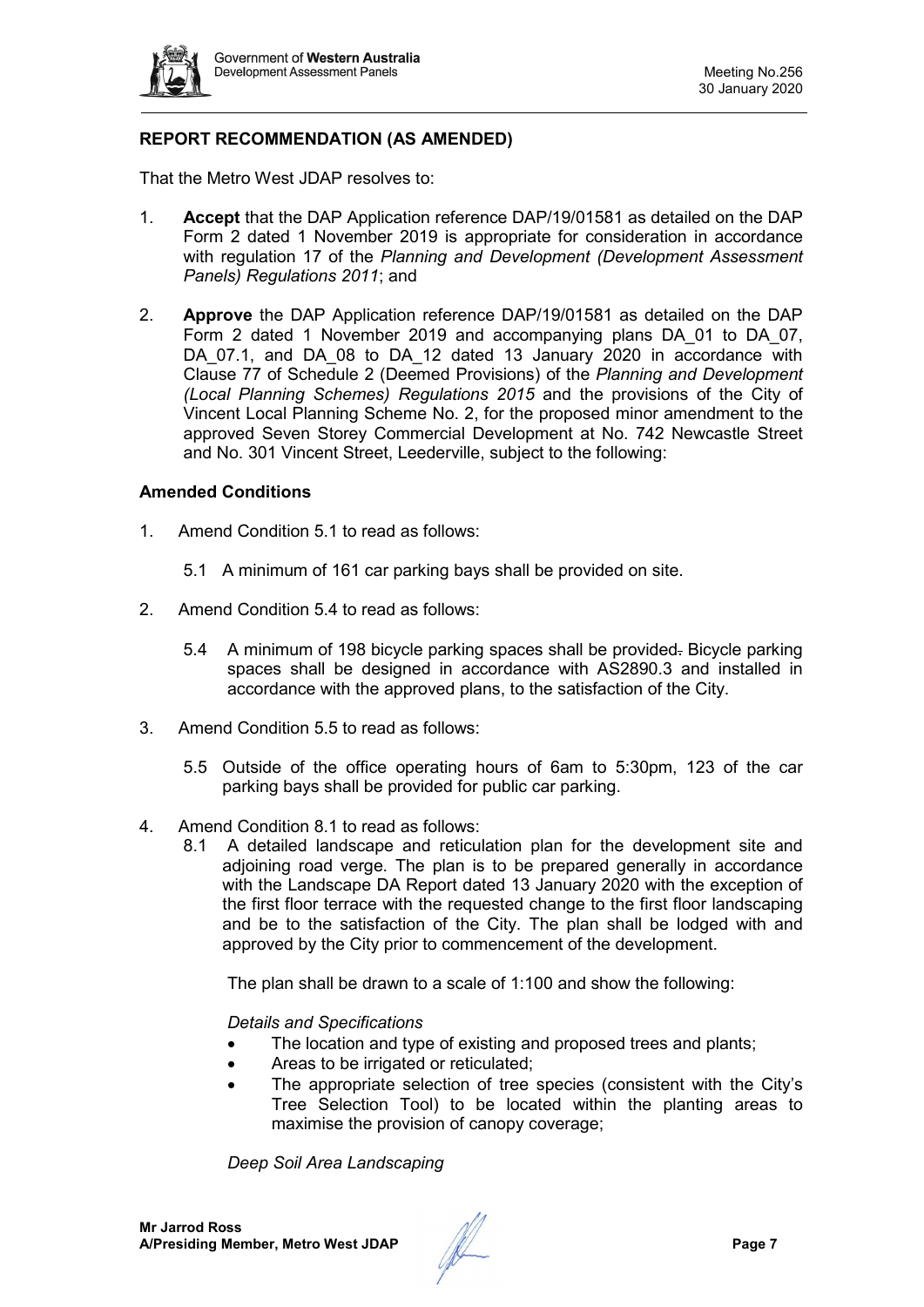

• A minimum of 2.0 percent deep soil area as defined by the City's Policy No. 7.1.1 – Built Form;

#### *On-Structure Landscaping*

- The inclusion of a minimum of 473.5 square metres of on-structure landscaping across the first, fifth and sixth floors, and the southern façade of the development, in accordance with the approved plans;
- The inclusion of street furniture and seating opportunities within the first floor landscaping area abutting Vincent Street;

#### *Verge Treatment*

- The provision of low level landscaping and planting within the Vincent Street verge. This landscaped area shall maintain a minimum footpath width of 2.0 metres for the extent of the frontage of the development site;
- The provision of three trees within the verge of Vincent Street adjoining the development shall be provided, including the replacement of two existing verge trees. The tree species shall be Broad Leaved Paperbark ('Melaleuca Quinquenervia'), with a minimum size of 100 litres;

#### *Other Landscaping*

- No landscaping around the western boundary unless public access rights exist to the satisfaction of the City; and
- No landscaping around the southern boundary and appropriate paving and/or treatment of the 1.5 metre wide public access easement to the satisfaction of the City to provide for pedestrian and vehicle movement along the right of way.
- 5. Amend Condition 8.3 to read as follows:
	- 8.3 With the exception of the removal and replacement of the two verge trees covered within this approval, no further verge trees shall be removed without the prior written approval of the City. Verge trees shall be retained and protected from damage including unauthorised pruning to the satisfaction of the City. Prior to any pruning of verge trees, an arborist report shall be prepared by the landowner and submitted to the City.

#### **Deleted Conditions**

1. Condition 9.3 is deleted.

#### **Advice Notes**

All other conditions and requirements detailed on the previous approval dated 19 August 2019 shall remain unless altered by this application.

#### **The Report Recommendation (as amended) was put and CARRIED UNANIMOUSLY.**

**REASON:** In accordance with details contained in the Responsible Authority Report and Amending Motions